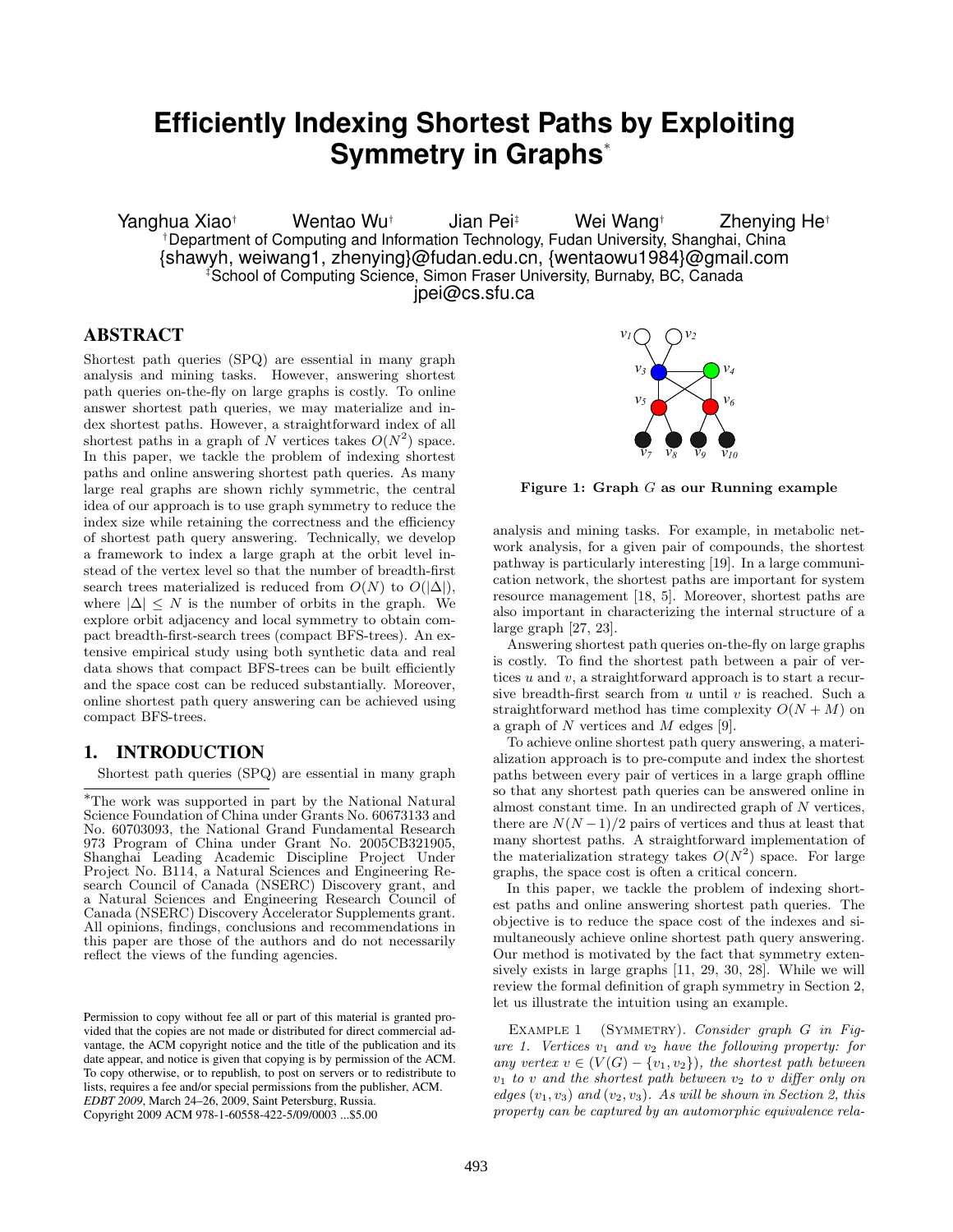

Figure 2: The supervision relationship graph between Ph.D. students and their advisors in theoretical computer science, and its simplified skeleton.

tion. Using this property, the shortest paths between  $v_1$  and the vertices other than  $v_2$  can be used to obtain the shortest paths between  $v_2$  and those vertices immediately. In other words, as long as we record the symmetry information about  $v_1$  and  $v_2$ , we do not need to compute or store the shortest paths of v2. Some space can be saved.

Generally, automorphic equivalence may involve more than just a pair of vertices. For example, as will be shown in Section 2, vertices  $v_7, v_8, v_9, v_{10}$  are automorphically equivalent, which can lead to saving in computing and storing the shortest paths involving those vertices.  $\Box$ 

Roughly speaking, a graph is symmetric if some vertices are automorphically equivalent to each other. Using symmetry we may reduce a large graph substantially to a simplified skeleton which preserves many essential properties of the original graph and removes the structural redundancy. For example, Figure 2(a) shows a social network of the supervision relationship between Ph.D. students and their advisors in theoretical computer science [14]. There are 1, 025 vertices and 1, 043 edges in the graph. After compression using symmetry, the simplified skeleton as shown in Figure 2(b) contains only 511 vertices and 525 edges.

The above observation motivates us to exploit symmetry in large graphs to index shortest paths in a space-efficient way for online shortest path query answering. To the best of our knowledge, we are the first to exploit symmetry for shortest path indexing and query answering. In this paper, we tackle the problem and make the following contributions. First, we propose a theoretical framework of using symmetry to compress BFS-trees for shortest paths, and present the corresponding algorithms. Second, we devise compact BFStrees which can reduce the space cost even more. Last, we present a systematic experimental study to verify our design.

The rest of the paper is organized as follows. In Section 2, we recall the preliminaries in shortest path analysis and the notion of symmetry in graphs. We present the framework of our approach in Section 3. In Section 4, we justify the correctness of our method and discuss how to compress at the orbit level. In Section 5, we develop compact BFS-trees as the space-efficient indexes for shortest paths. We present a systematic experimental study in Section 6, and discuss related work in Section 7. The paper is concluded in Section 8.

## 2. GRAPH SYMMETRY

In this section, we review the preliminaries of graphs and give the formal specification of symmetry in graphs.

## 2.1 Preliminaries

We consider *undirected graphs*  $G = (V, E)$  where V is a set of vertices and  $E \subseteq V \times V$  is a set of edges. We also write the set of vertices as  $V(G)$  and the set of edges as  $E(G)$ .

A path  $P$  in a graph  $G$  is a sequence of vertices  $v_1, v_2, \ldots, v_k$ , where  $v_i \in V(G)$   $(1 \leq i \leq k)$  and  $(v_i, v_{i+1}) \in$  $E(G)$   $(1 \leq j \leq k)$ . Vertices  $v_1$  and  $v_k$  are linked by P and are called the *ends* of  $P$ . The *length* of  $P$  is the number of edges on it, i.e.,  $len(P) = k - 1$ . Path P is simple if all vertices on the path are unique, i.e.,  $v_i \neq v_j$  for any  $1 \leq i, j \leq k$ . P is a cycle if  $v_1 = v_k$ . By default, we consider simple paths. For vertices  $v_i$  and  $v_{i+1}$  on a path P, we also write  $(v_i, v_{i+1}) \in P$ .

A graph G is connected if for any two vertices  $u, v \in V(G)$ ,  $u \neq v$ , there is a path between u and v. A graph G is simple if it has no self loops, i.e.,  $(v, v) \notin E(G)$  for any  $v \in V(G)$ . In this paper, by default we consider connected simple graphs.

A graph is acyclic if the graph contains no cycle. A free tree is a connected, acyclic, undirected graph. A rooted tree is a free tree in which one of the vertices (the root) is distinguished from the others. An ordered tree is a rooted tree in which the children of each vertex (if any) are ordered.

#### 2.2 Shortest Paths and Breadth-first-search

In a graph G, path P with ends  $u, v \in V(G)$   $(u \neq v)$  is a shortest path if there does not exist another path  $P'$  between u and v such that  $len(P') < len(P)$ . In a connected graph, there exists at least one shortest path between two vertices.

To keep our discussion simple, by default we only consider one shortest path between a pair of vertices. Our discussion can be straightforwardly extended to find all shortest paths between a pair of vertices.

To find a shortest path between vertices  $u$  and  $v$  in graph  $G$ , we can conduct a breadth-first search starting from  $u$  and obtain a breadth-first search tree (BFS-tree for short)  $T_u$  [9]. To start, we initialize  $T_u$  as a tree having only the root node u. Then, all neighbors of u are added into  $T_u$  as the children of u. That is, if  $(u, x) \in E(G)$ , x is added into  $T_u$  as a child of u. Iteratively, for each leaf node x in the current  $T_u$ , we search all neighbors y of x such that  $(x, y) \in E(G)$  and y has not been added into  $T_u$  yet, and add y into  $T_u$  as a child of  $x$ . The iteration continues level by level (i.e., in a breadthfirst manner) until v is added into  $T_u$ . The path from u to v in the BFS-tree  $T_u$  gives a shortest path between u and v in G.

The above breadth-first search procedure can be extended to find a shortest path between u and every vertex  $v \in$  $V(G) - \{u\}$ . We only need to run the iterations until all vertices in  $V(G) - \{u\}$  are added into the BFS-tree  $T_u$ .

EXAMPLE 2 (BFS-TREES). Consider graph G in Figure 1. By a breadth-first search starting from vertex  $v_1$ , we can obtain the BFS-tree  $T_{v_1}$  in Figure 3(a). Each path from the root vertex  $v_1$  to a vertex  $x (x \neq v_1)$  in the tree  $T_{v_1}$  is the shortest path from  $v_1$  to x in  $G$ . П

If we materialize the BFS-tree for every vertex in a graph, and index the shortest paths between every pair of vertices using an array or a hash table, shortest path queries can be answered online.

In the above simple materialization method, the time complexity to compute all shortest paths is  $\Theta(NM)$  where N is the number of vertices and  $M$  is the number of edges. The space complexity of the materialization is  $\Theta(N^2)$ .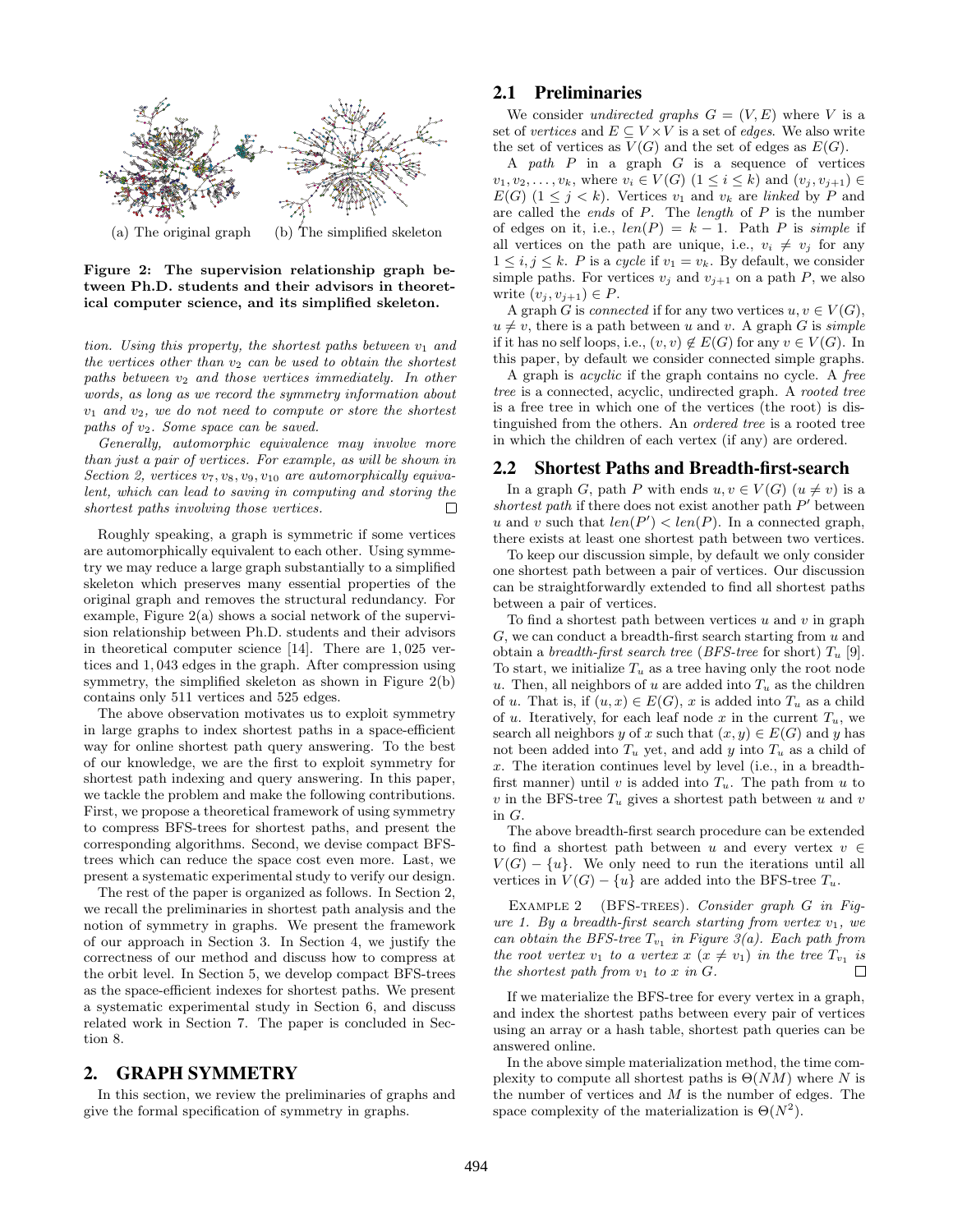

Figure 3: BFS-trees

## 2.3 Symmetry in Graphs

Graph symmetry is an important topic in algebraic graph theory [4, 12]. Here, we review some basic concepts.

For graph  $G = (V, E)$ , a permutation  $f : V \mapsto V$  acting on  $V$  is a bijective mapping from  $V$  onto itself. For a vertex  $u \in V$ , f maps u to vertex  $u^f$ . Obviously, the inverse correspondence  $f^{-1}$  of f is also a permutation.

Let  $S(V)$  be the set of all permutations acting on V. For permutations  $f, g \in S(V)$ , the product  $h = f \circ g$  (or simply fg) is the mapping  $h: V \mapsto V$  such that for each  $u \in V$ ,  $u^h = (u^f)^g$ . Apparently, the product of two permutations is also a permutation, i.e.,  $f \circ g \in S(V)$ .

Let  $f \in S(V)$ . The action of f on V can be extended to an *induced action* on  $V \times V$  as follows: for  $(a, b) \in V \times V$ , we define  $(a, b)^f = (a^f, b^f)$ . For the set of edges  $E \subseteq V \times V$ , we define  $E^f = \{(a, b)^f | (a, b) \in E\}$ . If  $E^f = E$ , we call f an automorphism of E.

Let  $Aut(G)$  be the set of all automorphisms of a graph  $G = (V, E)$ . Mathematically,  $(Aut(G), V)$  is a permutation group. In general, a graph G is asymmetric if  $(Aut(G), V)$ contains no permutations other than the identity permutation e (i.e.,  $u^e = u$  for all vertices u). Otherwise, the graph is symmetric.

Automorphism group  $(Aut(G), V)$  defines a relation  $=$ <sub>Aut(G)</sub> on V as follows. For two vertices  $u, v \in G$ ,  $u =_{Aut(G)} v$  if there exists an automorphism  $f \in Aut(G)$ such that  $u^f = v$ . Due to the identity permutation  $e \in$  $Aut(G)$ , relation  $=_{Aut(G)}$  is reflexive. Since  $u^f = v$  implies  $v^{f^{-1}} = u$ , relation  $=_{Aut(G)}$  is symmetric. Moreover, if  $x^f = y$  and  $y^g = z$ ,  $x^{fg} = z$ . Thus, relation  $=_{Aut(G)}$  is transitive. Therefore,  $=_{Aut(G)}$  is an equivalence relation, and is usually called automorphic equivalence.

We can partition the set  $V(G)$  using equivalence relation  $=_{Aut(G)}$ . Let  $\Delta(G) = V(G)/=_{Aut(G)} = {\Delta_1, \Delta_2, ..., \Delta_k}.$ That is,  $u, v \in \Delta_i$   $(1 \leq i \leq k)$  if  $u =_{Aut(G)} v$ .  $\Delta(G)$  is called the *automorphism partitioning*. An entry  $\Delta_i \in \Delta(G)$ is called an *orbit* of  $Aut(G)$ . An orbit is *trivial* if it contains only one vertex. Otherwise, the orbit is non-trivial. We also write  $\Delta(G)$  as  $\Delta$  when G is clear from context.

Orbits are important in our study. A non-trivial orbit captures the set of vertices which can be compressed in shortest path computation. We will discuss the details in the later sections.

In  $Aut(G)$ , a subset  $F = \{f_1, \ldots, f_k\} \subseteq Aut(G)$  is a set of generators if every permutation  $f \in Aut(G)$  can be written as a product of some permutations in  $F$ , but for every proper subset F' of F, there exists at least one permutation  $f \in$  $Aut(G)$  such that f cannot be written as a product of some permutations in  $F'$ .

Let f be a permutation acting on vertex set  $V(G)$  of graph  $G(V, E)$ . The *support* of permutation f is the set of vertices that f moves, that is,  $supp(f) = \{v \in V(G)|v^f \neq v\}$ . A permutation is usually written as a union of some disjoint cycles. For example,  $f = (a, b, c)(d, e)$  means  $a^f = b, b^f =$  $c, c<sup>f</sup> = a$  and  $d<sup>f</sup> = e, e<sup>f</sup> = d$ . In the cycle representation, all vertices that  $f$  does not move are omitted.

Two permutations  $f$  and  $g$  are *disjoint* if their supports are exclusive, i.e.,  $supp(f) \cap supp(g) = \emptyset$ . Moreover, two sets of permutations  $F_1$  and  $F_2$  are support-disjoint if for any  $f \in F_1$  and  $g \in F_2$ , f and g are disjoint.

For a non-identity automorphism  $f \in Aut(G)$   $(f \neq e)$ , if  $f = f_1 f_2$   $(f_1, f_2 \in Aut(G), supp(f_1) \cap supp(f_2) = \emptyset)$  implies  $f_1 = e$  or  $f_2 = e$ , then f is *indecomposable*. Otherwise, f is decomposable. In other words, an indecomposable automorphism cannot be rewritten as a product of disjoint non-identity permutations, and thus can be considered as redundancy-free.

EXAMPLE 3 (CONCEPTS). For graph  $G$  in Figure 1, we can find a set of generators of  $Aut(G)$  consisting of the following automorphisms  $g_1 = (v_1, v_2), g_2 =$  $(v_5, v_6)(v_7, v_9)(v_8, v_{10}), g_3 = (v_7, v_8), \text{ and } g_4 = (v_9, v_{10}).$ 

Due to  $g_2$ , we have  $v_7 =_{Aut(G)} v_9$  and  $v_8 =_{Aut(G)} v_{10}$ . Furthermore, due to  $g_3$ , we have  $v_7 =_{Aut(G)} v_8$ . Consequently,  $v_7, v_8, v_9, v_{10}$  are in the same orbit of the graph. Given all the automorphisms, we can obtain the automorphism partitioning of the graph  $\Delta = {\Delta_1, \Delta_2, \Delta_3, \Delta_4, \Delta_5}$ , where  $\Delta_1 = \{v_1, v_2\}, \Delta_2 = \{v_3\}, \Delta_3 = \{v_4\}, \Delta_4 = \{v_5, v_6\}$ and  $\Delta_5 = \{v_7, v_8, v_9, v_{10}\}.$  The automorphism partitioning is consistent with our observations in Example 1.

It is easy to check that  $supp(g_1) = \{v_1, v_2\}$ ,  $supp(g_3) =$  $\{v_7, v_8\}$  and  $supp(q_2) = \{v_5, v_6, v_7, v_8, v_9, v_{10}\}.$  Hence,  $q_1$ and  $g_3$  are disjoint, but  $g_2$  is not disjoint with respect to  $g_1$ or  $g_3$ .  $g_1g_3 = (v_1, v_2)(v_7, v_8)$  is decomposable since it is the product of two disjoint non-identity automorphisms  $q_1$  and  $g_3$ . However,  $g_1$ ,  $g_2$ ,  $g_3$  and  $g_4$  are indecomposable.  $\Box$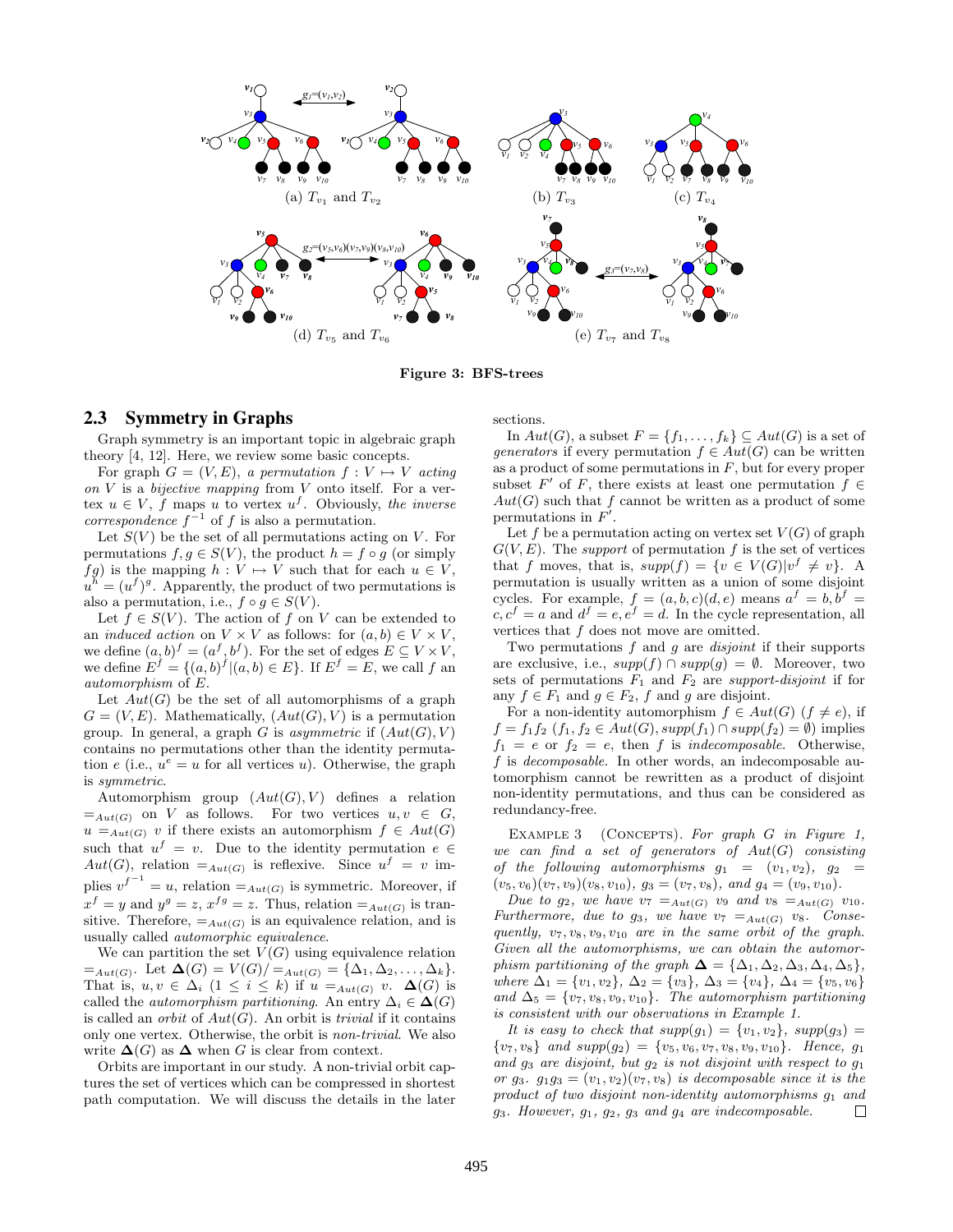Table 1: Automorphism Storage

| Orbit       |         | Base vertex Mirrored vertex and automorphism                                          |
|-------------|---------|---------------------------------------------------------------------------------------|
|             | $v_{1}$ | $\langle v_2, g_1 \rangle$                                                            |
| $\Delta_4$  | $v_{5}$ | $\langle v_6, g_2 \rangle$                                                            |
| $\Delta$ 5. | 217     | $\langle v_8, g_3 \rangle, \langle v_9, g_2 \rangle, \langle v_{10}, g_3 g_2 \rangle$ |

| Algorithm 1: The framework |  |  |  |
|----------------------------|--|--|--|
|----------------------------|--|--|--|

**Input:** a graph  $G$ ;

Output: T: A set of compact BFS-trees;

- 1 Obtain symmetry information and partition  $V(G)$  into orbits;
- 2 foreach non-trivial orbit  $\Delta_i$  do
- 3 select a base vertex  $u \in \Delta_i$  and compute the
- automorphisms  $f_{u,u'}$  for all  $u' \in \Delta_i$  and  $u' \neq u$ ; 4 end
- 5 conduct a breadth-first search to build the compact BFS-trees for the base vertices of all orbits;

#### 3. THE FRAMEWORK

As indicated in Example 3, vertices  $v_1$  and  $v_2$  in graph G in Figure 1 are in the same orbit. Figure  $3(a)$  shows the BFS-trees of  $v_1$  and  $v_2$ . Interestingly, the two BFS-trees can be mapped to each other under the action of automorphism  $g_1 = (v_1, v_2)$ . Each path in  $T_{v_1}$  can be mapped to a corresponding path in  $T_{v_2}$  under the action of  $g_1$ .

Generally, for vertices in the same orbit, their BFS-trees can be mapped to each other under an automorphism. Figures  $3(b)$ ,  $3(c)$ ,  $3(d)$  and  $3(e)$  show more examples. Table 1 shows the mapping automorphisms in the non-trivial obits in graph  $G$  in Figure 1.

Based on the above observation, we can reduce the cost of computing and storing shortest paths. For each orbit  $\Delta$ , we select only one vertex  $u \in \Delta$  in the orbit as the base vertex, and generate the corresponding BFS-tree  $T_u$ . For other vertices  $u' \in \Delta$ , we record the automorphism  $f_{u,u'}$ that maps the BFS-tree  $T_u$  to  $T_{u'}$ .

If a shortest path query involves at least one base vertex, the query can be answered directly using the BFS-tree of the base vertex. If both vertices  $u_1$  and  $v_1$  in a shortest path query are not the base ones, we can find the base vertex  $u$  of the orbit to which  $u_1$  belongs, and the shortest paths between u and  $v_1$  in the BFS-tree  $T_u$ . The shortest paths between  $u_1$  and  $v_1$  are given by applying the automorphism  $f_{u,u_1}$  on those shortest paths between u and  $v_1$ .

In this paper, we adopt the nice implementation in nauty [17] to obtain the symmetry information including orbits and a set of generators. The framework of our method is shown in Algorithm 1.

#### 4. ORBIT-BASED COMPRESSION

In this section, we first justify the correctness of our method. Then, we discuss how to compute automorphisms for non-base vertices.

#### 4.1 Shortest Paths Using Orbits

Apparently, automorphisms have the following property which enables us to find isomorphic subgraphs.

LEMMA 1 (AUTOMORPHISMS AND SUBGRAPHS). Let  $H = (V', E')$  be a subgraph of  $G = (V, E)$ , i.e.,  $V' \subseteq V$ and  $E' \subseteq E$ . For any automorphism  $f \in Aut(G)$ ,  $H<sup>f</sup> = (V'<sup>f</sup>, E'<sup>f</sup>)$  is a subgraph of G (i.e.,  $V'<sup>f</sup> \subseteq V$  and  $E'^f \subseteq E$ ) and isomorphic to H. П

Moreover, automorphisms are significant for counting unique isomorphic copies of subgraphs. Let  $V' \subseteq V$  be a subset of vertices. The *induced subgraph* of  $V'$  is  $G(V') =$  $(V', E_{V'})$ , where  $E_{V'} = \{(u, v) \in E | u, v \in V'\}.$ 

LEMMA 2. Consider graph  $G = (V, E)$  and a subset  $V' \subseteq$ V. For an automorphism  $f \in Aut(G)$ , if  $V' = V'$  then  $G(V')^f = G(V')$ .

**PROOF.** We only need to show  $E^{f} = E'$ . Since  $f \in$  $Aut(G)$  is an automorphism,  $E'^f \subseteq E$ . For any edge  $(u, v) \in G(V'), (u, v)^f \in E'$  due to  $V' = V'.$  Hence,  $E'$ <sup>f</sup>  $\subseteq E \cap V' \times V' = E'$ . Since f is bijective, we have  $E'$ <sup>f</sup> = E', and thereby  $G(V')$ <sup>f</sup> =  $G(V')$ .

An orbit captures a set of vertices which can be compressed due to symmetry. For a given graph G, how much can we compress? To understand this question, technically we need to explore, given an induced subgraph  $G(V')$  of  $G$ , how many unique isomorphic copies of  $G(V')$  exist in G.

For a graph  $G = (V, E)$  and a set of vertices  $Q \subseteq V$ . an automorphism  $f \in Aut(G)$  is a setwise stabilizer with respect to Q if  $Q^f = Q$ , where  $Q^f = \{v^f | v \in Q\}$ . We denote the set of all setwise stabilizers with respect to Q by  $SS(G, Q)$ . As shown in [24],  $SS(G, Q)$  is a subgroup of  $Aut(G)$ . Moreover, we have the following result.

THEOREM 1 (COMPRESSIBILITY). Let  $G = (V, E)$  be a graph,  $V' \subseteq V$ .

$$
|G(V')^{Aut(G)}| = \frac{|Aut(G)|}{|SS(G,V')|}
$$

where  $G(V')^{Aut(G)} = \{G(V')^f | f \in Aut(G)\}.$ 

PROOF.  $SS(G, V')$  is a subgroup of  $Aut(G)$  [24]. Thus, the theorem is an immediate consequence of the Lagrange's Theorem  $[20]$ , which states that if H is a subgroup of P and P is a finite group then  $|P| = |H| \cdot [P : H]$  where  $[P : H]$  is the number of different cosets. П

Theorem 1 indicates that the number of unique isomorphic copies of  $G(V')$  depends on two factors, the size of  $Aut(G)$ and the setwise stabilizers with respect to  $V'$ . One important intuition here is that a setwise stabilizer with respect to  $V'$  maps  $G(V')$  to itself and thus is redundant in subgraph enumeration.

Automorphisms also have the following nice property.

LEMMA 3 (SHORTEST PATHS AND AUTOMORPHISMS). Let  $P$  be a shortest path between vertices  $u$  and  $v$  in graph G. For any automorphism  $f \in Aut(G)$ ,  $P^f$  is a shortest path between  $u^f$  and  $v^f$ , where  $P^f = \{(x^f, y^f) | (x, y) \in P\}.$ 

Proof Sketch: Using Lemma 1, we can show that  $P<sup>f</sup>$ is a path between  $u^f$  and  $v^f$ . Lauri and Scapellato [15] showed that automorphisms are geodesic-preserving. That is,  $d(u, v) = d(u^f, v^f)$  where  $d($ , is the geodesic distance that measures shortest distance between a vertex pair. Therefore,  $len(P) = len(P^f)$ .

Assume that  $P$  is a shortest path between u and v. If  $P<sup>f</sup>$ is not a shortest path between  $u^f$  and  $v^f$ , there must be a shortest path P' which is shorter than  $P<sup>f</sup>$ . Clearly,  $P<sup>f<sup>-1</sup></sup>$  is a shorter path than P between u and v. Contradiction.  $\Box$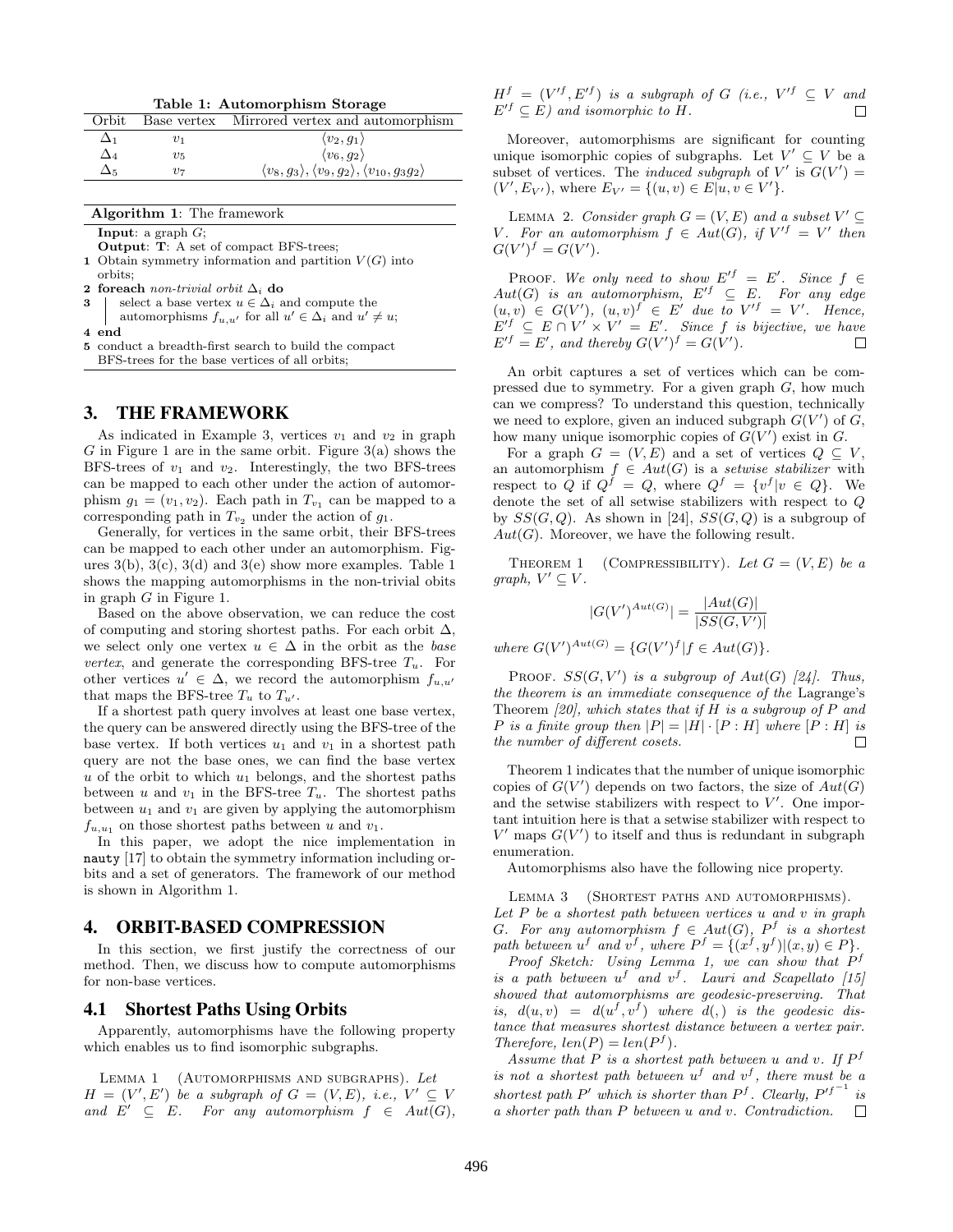Now, we are ready to prove the correctness of our method.

Theorem 2 (BFS-trees and automorphisms). For graph G, let  $T_v$  be a BFS-tree rooted at vertex  $v \in V(G)$ . For  $any$  vertex  $u$  which is in the same orbit with  $v$ , there exists an automorphism  $f \in Aut(G)$  such that  $v^f = u$  and  $T_v^f$  is a BFS-tree rooted at  $v^f$ , where  $T_v^f = \{(x^f, y^f) | (x, y) \in T_v\}$ .

Proof Sketch: Since u and v are in the same orbit, there must exist at least one  $f \in Aut(G)$  such that  $u = v^f$ . Now, we show  $T_v^f$  is a BFS-tree rooted at u.

According to Lemma 3, each path in  $T_v^f$  is a shortest path starting from  $u = v^f$ . For each vertex  $w \in V(G)$ , a shortest path between v and  $w^{f^{-1}}$  must appear in  $T_v$ . Let the path be P. Then,  $P^f$  is a path in  $T_v^f$ . Moreover,  $P^f$  is a shortest path between u and w.  $\Box$ 

EXAMPLE 4 (BFS-TREES AND AUTOMORPHISMS).  $In$ Figure 3 and Table 1,  $T_{v_1}^{g_1} = T_{v_2}$ ,  $T_{v_5}^{g_2} = T_{v_6}$ ,  $T_{v_7}^{g_3} = T_{v_8}$ ,  $T_{v_7}^{g_2} = T_{v_9}$  and  $T_{v_7}^{g_3 g_2} = T_{v_{10}}$ .

#### 4.2 Generating BFS-trees for an Orbit

Section 4.1 shows that, in a non-trivial orbit  $\Delta$ , we can select one vertex  $v \in \Delta$  as the *base vertex* and generate the BFS tree. Any vertex in  $\Delta$  can serve as the base vertex. For other vertices  $u$  in the same orbit, we can find an automorphism  $f$  to map  $T_v$  to answer any shortest path queries involving u. How can we find automorphisms for non-base vertices?

EXAMPLE 5 (CHOICE OF AUTOMORPHISMS).  $In$  our running example (Figure 3 and Table 1), let us choose  $v_1$ as the base vertex in orbit  $\Delta_1$ . Two automorphisms  $g_1$  and  $g_1g_3$  can map  $v_1$  to  $v_2$ . In other words, the automorphism for  $v_2$  is not unique. Which one is more preferable?

It is easy to see  $|supp(g_1)| < |supp(g_1g_3)|$ . Hence, in terms of storage cost,  $g_1$  is a better choice than  $g_1g_3$ . □

In general, in an orbit  $\Delta$  where v is the base vertex, for a non-base vertex  $v'$ , there may exist more than one automorphism mapping v to v'. Let  $\mathcal{G}_{v \to v'} = \{f : v^f = v'\}$ be the set of automorphisms that map  $v$  to  $v'$ . Our task is to choose one automorphism from  $\mathcal{G}_{v \to v'}$  for answering the shortest path queries for  $v'$ .

The cost of storing an automorphism f can be quantified as  $\Theta(|supp(f)|)$ . Therefore, it is desirable to use the automorphism f of the minimum  $|supp(f)|$  value. However, we conjecture that the following problem is NP-hard.

CONJECTURE 1 (OPTIMAL AUTOMORPHISM SELECTION). The following problem is NP-hard.

**Instance:** a graph  $G(V, E)$ , a positive number n, vertices  $v, v' \in V$ .

**Question:** is there an automorphism  $f \in \mathcal{G}_{v \to v'}$  such that  $|supp(f)| \leq n$ ? □

To tackle the problem in a practical way, we utilize a set of generators Gens of the automorphism group returned by symmetry computation algorithm nauty [17]. Each automorphism in Gens is indecomposable (part (1) of Theorem 2.34 in [17]), and thus can be regarded as redundancyfree. As will be shown in our experimental results, in practice the storage cost of those automorphisms is very low. Thus, if one of those automorphisms can map the base vertex v to a non-base vertex v', we use it for  $v'$ .

|  | Algorithm 2: $getAut(u,v,P)$ |  |  |  |  |
|--|------------------------------|--|--|--|--|
|--|------------------------------|--|--|--|--|

However, we may not be able to find an indecomposable automorphism  $f \in \mathcal{G}_{v \to v'}$  directly from **Gens** for a non-base vertex v' such that  $v^f = v'$ . In such a case, we have to search the possible products of the automorphisms in Gens. The procedure is shown in Algorithm 2.

Before calling the procedure, the variable visited for each vertex is initialized to  $false$  except for vertex  $u$ . When we encounter an automorphism  $p$  such that  $u^p$  has been visited (which implies that the product of a segment of automorphism sequence  $p_i, p_{i+1}, \ldots, p_j$   $(p_j = p)$  in **P**  $u^p = u$ , the search process along the current path can be terminated, since we can find a shorter automorphism sequence to transform vertex  $u$  to  $v$ .

Each possible product of the automorphisms in Gens leads to a candidate automorphism. Hence, Algorithm 2 is exponential in the worst case. However, as shown in our experimental results, for real networks, in most cases we can find the desirable automorphisms from Gens quickly.

Clearly, the total space cost to store the automorphisms for non-based vertices is  $O((|V(G)|-|\Delta|)\bar{p})$ , where  $|\Delta|$  is the number of orbits and  $\bar{p}$  is the average support length of the automorphisms for non-based vertices. Since each orbit has only one BFS-tree, the storage cost for BFS-trees is reduced from  $\Theta(|V(G)|^2)$  to  $\Theta(|\Delta||V(G)|)$ . Now, the last question in this section is how we can estimate  $\bar{p}$  and compare it to the cost of storing a BFS-tree.

We say a graph  $G(V, E)$  to be globally symmetric if there exists an indecomposable automorphism  $g \in Aut(G)$  such that  $supp(g) = V(G)$ . Otherwise, we say the graph to be locally symmetric. It has been shown that real large graphs are unlikely globally symmetric [11]. Hence, the key is to quantify the degree to which a graph is locally symmetric. For this purpose, we define a measure  $\varphi_G$  as

$$
\varphi_G = \frac{\max_{g \in ID(G)}\{|supp(g)|\}}{|V(G)|},
$$

where  $ID(G)$  is the set of indecomposable automorphisms of graph G. Intuitively, the larger  $\varphi_G$ , the closer to global symmetric  $G$  is.

EXAMPLE 6 ( $\varphi_G$ ). In Figure 4(a), there exists an indecomposable automorphism  $f = (v_1, v_2)(v_3, v_4)(v_5, v_6)(v_7, v_8)$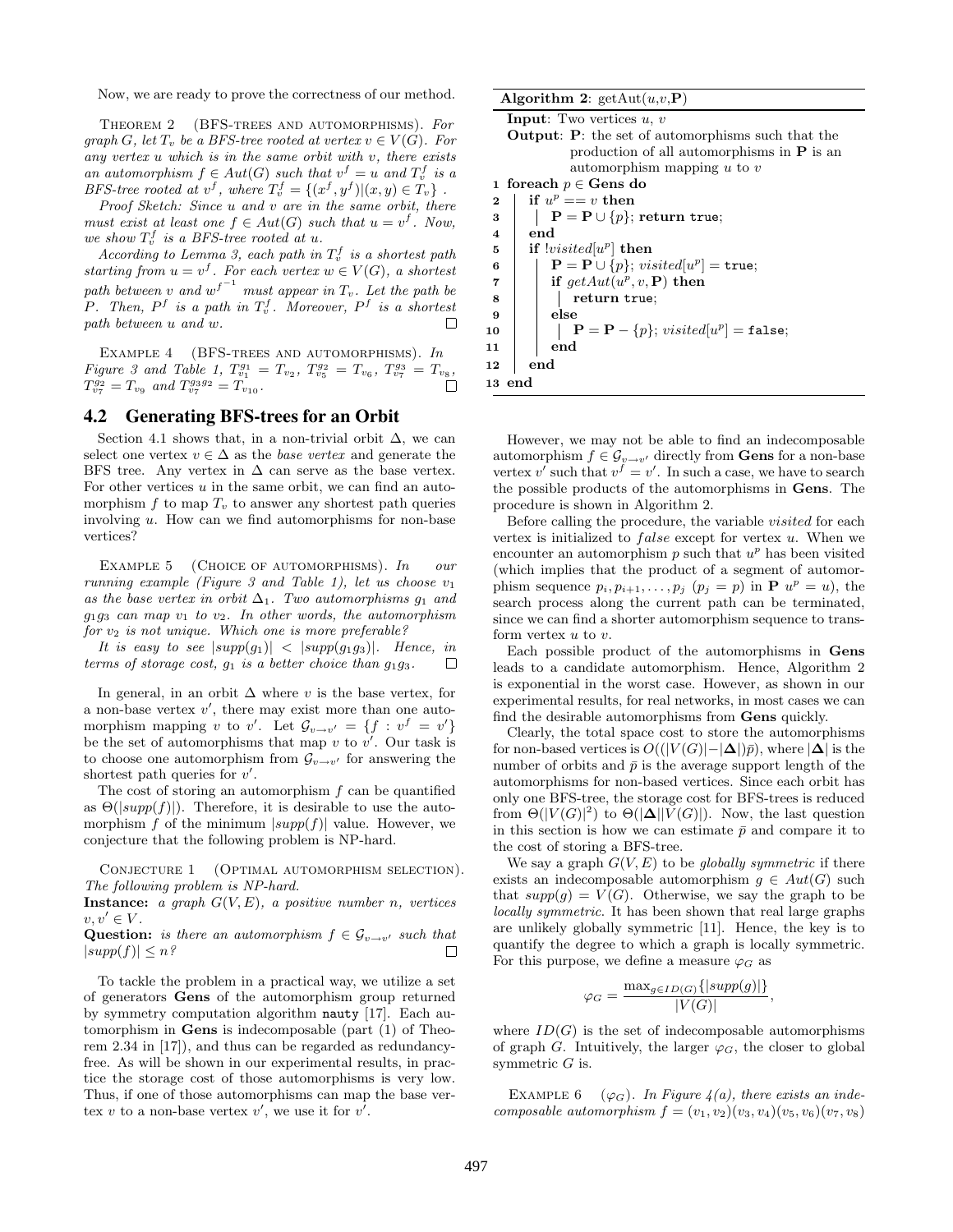

Figure 4: Local symmetry and global symmetry.

Figure 5: compact BFS-trees

Table 2: Statistics of some real graphs (Avg and Max are the average orbit length and the maximal orbit length, respectively)

| Graph             | N     | $\Delta$ | $r_G\%$ | М     | $\varphi_G\%_0$ | Avq  | Max |
|-------------------|-------|----------|---------|-------|-----------------|------|-----|
| <b>PPI</b>        | 1458  | 1019     | 69.89   | 1948  | 4.11            | 1.43 | 46  |
| Yeast             | 2284  | 1852     | 81.09   | 6646  | 2.63            | 1.23 | 34  |
| Homo              | 7020  | 6066     | 86.41   | 19811 | 0.57            | 1.15 | 44  |
| P-fei1738         | 1738  | 1176     | 67.66   | 1876  | 5.75            | 1.48 | 10  |
| Geom              | 3621  | 2803     | 77.41   | 9461  | 1.66            | 1.29 | 13  |
| Erdos02           | 6927  | 2365     | 34.14   | 11850 | 3.46            | 2.93 | 142 |
| DutchElite        | 3621  | 1907     | 52.67   | 4310  | 2.21            | 1.90 | 49  |
| Eva               | 4475  | 898      | 20.07   | 4652  | 4.47            | 4.98 | 545 |
| California        | 5925  | 4009     | 67.66   | 15770 | 1.01            | 1.48 | 46  |
| Epa               | 4253  | 2212     | 52.01   | 8897  | 0.94            | 1.92 | 115 |
| <b>InternetAs</b> | 22442 | 11392    | 50.76   | 45550 | 0.27            | 1.97 | 343 |

moving all vertices, hence  $\varphi_{G_1} = 100\%$ . In Figure  $4(b)$ ,  $\varphi_{G_2} = 50\%$  since  $g = (v_1, v_2)(v_3, v_4)$  is indecomposable and maximal in terms of cardinality of the support. Notice that, automorphism  $h = (v_1, v_2)(v_3, v_4)(v_7, v_8)$  of  $G_2$ moves more vertices than g, however h is decomposable into the composition of two disjoint automorphisms of  $G_2$ : q and  $g' = (v_7, v_8)$ , thereby cannot be selected as the maximal one to compute  $\varphi_{G_2}$ .  $\Box$ 

In Table 2, we give  $\varphi_G$  for a variety of real large graphs. Please refer to [28] for the details of each graph. It is evident that real graphs are locally symmetric with the value of  $\varphi_G$  at the order of magnitude of 10<sup>-3</sup> or 10<sup>-4</sup>. Local symmetry of real graphs implies that the automorphisms required to generate BFS-trees of non-base elements can be stored using very small storage space, thousands or tens of thousands times smaller than storing a BFS-tree. Moreover, the support of an automorphism in a graph  $G$  is at most  $|V(G)| \cdot \varphi_G$ . Thus, the storage cost of automorphisms is  $O((|V(G)| - |\Delta|)|V(G)|\varphi_G)$ .

#### 5. COMPACT BFS-TREES

The size of BFS-trees can be further reduced by utilizing symmetry in a graph.

EXAMPLE 7 (COMPACTING BFS-TREES). In our running example (Figure 1),  $\Delta_4 = \{v_5, v_6\}$  and  $\Delta_5 =$  $\{v_7, v_8, v_9, v_{10}\}.$  Let us try to compact the BFS-trees  $T_{v_1}$ ,  $T_{v_3}$  and  $T_{v_4}$  in Figure 3 using the two orbits.

We can compact a BFS-tree such that only one vertex in an orbit is used as long as we can ensure the adjacency of the remaining vertices, as shown in Figure 5. It is easy to see that the shortest path  $P_{v_1,v_6}$  can be obtained from path  $P_{v_1, v_5}$  (under the action of  $g_2$ ). Moreover, the shortest paths

from  $v_1$  to  $v_8, v_9, v_{10}$ , respectively, can be obtained from the shortest path  $P_{v_1,v_7}$  under the action of  $g_3$ ,  $g_2$  and  $g_3g_2$ , respectively.

Not all orbits can be compacted in the above way. For example, in  $T_{v_7}$ ,  $\{v_5, v_6\}$  cannot be compacted, since the length of the shortest path between  $v_7$  and  $v_5$  and that between  $v_7$ and  $v_6$  are different. Consequently, the shortest paths cannot be mapped to each other under any automorphism.  $\Box$ 

In this section, we show that whether an orbit can be compacted in a BFS-tree is highly related to the reachability relation between this orbit and the root orbit, the orbit to which the root vertex belongs. We formulate our ideas using orbit adjacency and orbit reachability. Then, we develop the compact BFS-tree index structure and an efficient algorithm for shortest path query answering using compact BFS-trees.

## 5.1 Orbit Adjacency and Reachability

If some vertex in orbit  $\Delta_i$  is adjacent to some vertex in orbit  $\Delta_i$ , we say that orbits  $\Delta_i$  and  $\Delta_j$  are *adjacent*. An orbit can be adjacent to itself. A sequence  $\Delta_1\Delta_2\cdots\Delta_k$  of orbits is called as an *orbit path* if  $\Delta_i$  is adjacent to  $\Delta_{i+1}$  for each  $1 \leq i \leq k$ . If there is no repeated orbit in an orbit path, we call the orbit path a simple orbit path.

Let  $\Delta_i$  and  $\Delta_j$  be two orbits in graph G. For vertex  $v \in \Delta_i$ ,  $N_i(v) = \{(u, v) \in E(G) | u \in \Delta_i\}$  is the set of neighbors of v that belong to orbit  $\Delta_i$ . Orbit  $\Delta_i$  is said to be strongly adjacent to  $\Delta_i$  if for any two vertices  $v, v' \in \Delta_i$ ,  $N_j(v) = N_j(v').$ 

If there exists an orbit path  $\Delta_1\Delta_2\cdots\Delta_k$  such that  $\Delta_i$  is strongly adjacent to  $\Delta_{i+1}$  for  $1 \leq i \leq k$ , we say that orbit  $\Delta_1$  is strongly reachable to orbit  $\Delta_k$  along the orbit path.

LEMMA 4 (STRONG ADJACENCY). If orbit  $\Delta_i$  is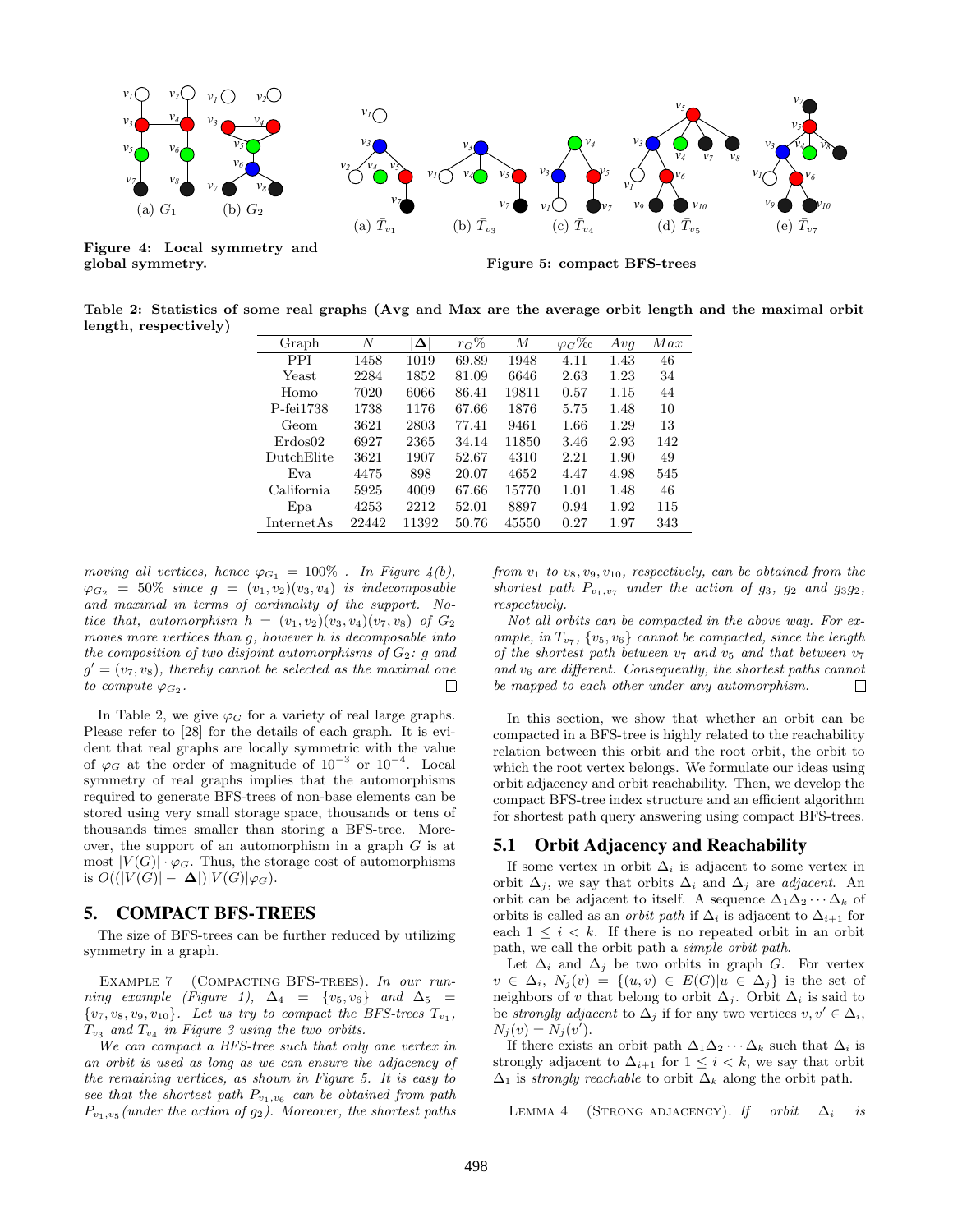strongly adjacent to orbit  $\Delta_i$ , then for any vertex u in  $\Delta_i$ ,  $N_i(u) = \Delta_i$ .

PROOF. For any vertex  $u \in \Delta_i$ ,  $N_j(u) \subseteq \Delta_j$ . Suppose there exists a vertex  $y \in \Delta_j$  but not in  $N_j(u)$ , which implies that y will not be adjacent to any vertex in  $\Delta_i$ . Let  $x \in$  $N_i(u)$  be a vertex adjacent to vertex  $u \in \Delta_i$ . There must exist some automorphism  $f \in Aut(G)$  such that  $x^f = y$  and  $(u, x)^f \in E(G)$ . Thus, we have  $u^f \in \Delta_i$ , which implies that y is adjacent to some vertex in  $\Delta_i$ . Contradiction.  $\Box$ 

Lemma 4 immediately leads to the fact that the strongly adjacent relation is symmetric. Another immediate consequence of Lemma 4 is that the induced subgraph of any two strongly adjacent orbits  $\Delta_i$  and  $\Delta_j$ , i.e.  $G(\Delta_i \cup \Delta_j)$ , is a complete bipartite.

Similarly, we can define weak adjacency and weak reachability between orbits in a graph. Orbit  $\Delta_i$  is weakly adjacent to  $\Delta_j$  if there exist  $u, v \in \Delta_i$  such that  $N_j(u) \neq N_j(v)$ . Clearly, weak adjacency for orbits is also a symmetric relation. In simple graphs (i.e., no self-loops), an orbit is always weakly-adjacent to itself.

Moreover, orbit  $\Delta_1$  is said to be *weakly reachable* to orbit  $\Delta_k$  if there exists an orbit path  $\Delta_1\Delta_2\cdots\Delta_k$  such that  $\Delta_i$ is weakly adjacent to  $\Delta_{i+1}$  for  $1 \leq i \leq k$ . Otherwise,  $\Delta_1$ is not weakly reachable to orbit  $\Delta_k$ , which means that there certainly exist two orbits strongly adjacent to each other in all possible orbit paths from  $\Delta_1$  to  $\Delta_k$ .

We can extend the weak reachability relation from orbits to vertices. For a vertex v in a graph  $G$ , let  $Orb(v)$  be the orbit to which v belongs. For vertices  $u, v$  in  $G$ , if  $Orb(u)$  is weakly reachable to  $Orb(v)$ , we said u to be weakly reachable to  $v$ .

Apparently, trivial orbits (i.e., orbits containing only one vertex) have the following property.

LEMMA 5 (TRIVIAL ORBITS). In graph G, let  $\Delta$  be a trivial orbit. For any vertex v' such that  $(v, v') \in E(G)$ ,  $\Delta$  is strongly adjacent to  $Orb(v')$ . Moreover, for any orbit  $\Delta' \neq \Delta$ ,  $\Delta$  is not weakly reachable to  $\Delta'$ .  $\Box$ 

It is easy to see that both the weak reachability relation on orbits and the weak reachability relation on vertices are equivalence relations. Consequently, we can obtain two partitionings using the two relations. Using the weak reachability on orbits, we can obtain partitioning  $\bar{\Theta}(G) = {\Theta_1, \bar{\Theta}_2, \ldots, \bar{\Theta_s}}$  of all orbits in a graph. Using the weak reachability relation on vertices, we can obtain partitioning  $\Theta(G) = \{\Theta_1, \Theta_2, \ldots, \Theta_{s'}\}$  of all vertices. It is not difficult to show that, for each  $\Delta_i \in \Delta(G)$ , there exists a  $\Theta_i \in \Theta(G)$  such that  $\Delta_j \subseteq \Theta_i$ . That is,  $\Theta(G)$  is a partitioning coarser than  $\Delta(G)$ . The induced subgraph of each  $\Theta_i$  in graph G is called a *weakly reachable area* in the graph.

EXAMPLE 8  $(\Theta(G))$ . In the graph in Figure 4(b),  $\Delta(G_2) = {\Delta_1, \Delta_2, \Delta_3, \Delta_4, \Delta_5}$  where  $\Delta_1 = \{v_1, v_2\}, \Delta_2 =$  ${v_3, v_4}, \Delta_3 = {v_5}, \Delta_4 = {v_6}$  and  $\Delta_5 = {v_7, v_8}.$  Since  $\Delta_1$  is weakly adjacent to  $\Delta_2$ , they are in the same unit in Θ. Θ $(G_2) = \{\{v_1, v_2, v_3, v_4\}, \{v_5\}, \{v_6\}, \{v_7, v_8\}\}.$  $\Box$ 

Let  $A(\Delta_i)$  be the set of all indecomposable automorphisms mapping vertices in the same orbit to each other, that is,  $A(\Delta_i) = \{g \in ID(G) : u^g = v, \text{ for any vertex pair } u, v \in$  $\Delta_i$ . Let  $A(\Theta_i) = A(\Delta_{i_1}) \cup A(\Delta_{i_2}), \ldots, \cup A(\Delta_{i_s}),$  where

 $\Delta_{i_1}\cup,\ldots,\cup\Delta_{i_s}=\Theta_i$ . The following result shows that each indecomposable automorphism of a graph only moves vertices within a certain weakly reachable area.

LEMMA 6 (SUPPORT OF INDECOMPOSABLE AUTOMORPHISM). For each  $g \in A(\Theta_i)$ ,  $supp(g) \subseteq \Theta_i$ .

Proof Sketch: A permutation in  $S(V)$  is either a cycle or a product of disjoint cycles [20]. Each cycle can be represented as a permutation in  $S(V)$ . 1-cycle can be represented as the identity permutation e. Hence, any permutation g can be decomposed into  $g = g_1g_2\cdots g_sg_{s+1}\cdots g_t$ . Such a decomposition is called the complete factorization, which is unique except for the order in which the factors occur [20].

Let  $F(g)$  be the set of factors of complete factorization for an automorphism  $g \in Aut(G)$ . Then, there exists a surjective mapping from  $F(G)$  onto  $\Delta(G)$ . For any  $g_i \in F(g)$ , supp $(g_i)$  is a subset of some orbit of the graph. Hence, without loss of generality, we can assume that  $supp(g_1) \cup supp(g_2), \ldots, \cup supp(g_s) \subseteq \Theta_i$  and  $supp(g_{s+1}) \cup supp(g_{s+2}), \ldots, \cup supp(g_t) \subseteq V - \Theta_i.$ 

Let  $g \in A(\Theta_i)$ . If supp(g) is not a subset of  $\Theta_i$ , then  $g'' = g_{s+1}, \ldots, g_t \neq e$ . Let  $g' = g_1 g_2, \ldots, g_s$ . Then,  $g = g'' g'$ and  $supp(g') \cap supp(g'') = \emptyset$ . It's not difficult to show that g 0 is an automorphism of the graph.

Since g' is an automorphism and  $Aut(G)$  is a group,  $g'^{-1}$ is an automorphism. Consequently,  $g'' = gg'^{-1}$  is an automorphism too. Since  $supp(g') \cap supp(g'') = \emptyset, g' \neq e$ ,  $g'' \neq e$ , g is a decomposable automorphism, which contradicts to the assumption that  $g \in A(\Theta_i)$ . Л

Following Lemma 6, the indecomposable automorphisms of a graph have the following property.

LEMMA 7.  $A(\Theta_i)$  and  $A(\Theta_j)$  (i  $\neq j$ ) are support disjoint. Moreover,  $A(\Delta_i)$  and  $A(\Delta_j)$  are support disjoint if  $\Delta_i \subseteq$  $\Box$  $\Theta_m$ ,  $\Delta_i \subseteq \Theta_n$  and  $m \neq n$ .

Now, we are ready to show in what situations an orbit in a BFS-tree can be further compacted using a representative vertex in the orbit.

THEOREM 3 (CONDITION OF ORBIT COMPACTING).

The length of the shortest path between a vertex in  $\Delta_i$  and a vertex in  $\Delta_i$  (i  $\neq j$ ) is a constant if one of the following conditions holds: (1)  $A(\Delta_i)$  and  $A(\Delta_j)$  are support-disjoint, (2)  $\Delta_i \subseteq \Theta_m$ ,  $\Delta_j \subseteq \Theta_n$  and  $m \neq n$ , or (3)  $\Delta_i$  is not weakly reachable to  $\Delta_i$ .

Proof Sketch: Consider  $u_1, u_2 \in \Delta_i$  and  $v_1, v_2 \in \Delta_j$  (i  $\neq$ j). There exist  $g_1 \in A(\Delta_i)$  and  $g_2 \in A(\Delta_j)$  such that  $u_1^{g_1} =$  $u_2, v_1^{g_2} = v_2$  and  $supp(g_1) \cap supp(g_2) = \emptyset$ . To show that the first condition in the theorem is sufficient, we need to show that a shortest path  $P_{u_1,v_1}$  between  $u_1$  and  $v_1$  has the same length as a shortest path  $P_{u_2,v_2}$  between  $u_2$  and  $v_2$ . This can be shown using the results in [15] that automorphisms are geodesic-preserving.

Condition 1 is a consequence of Condition 2. Condition 2 is equivalent to condition 3.  $\Box$ 

Please note that the conditions in Theorem 3 are sufficient but are not necessary. Moreover, for orbits in a weakly reachable area, the lengths of the shortest paths between orbits are not necessarily a constant. For example, in the graph shown in Figure 4(b), orbit  $\Delta_i = \{v_1, v_2\}$  is weakly adjacent to  $\Delta_2 = \{v_3, v_4\}$ . It is easy to check that the shortest path between  $v_1$  and  $v_3$  has a length different from that between  $v_1$  and  $v_4$ .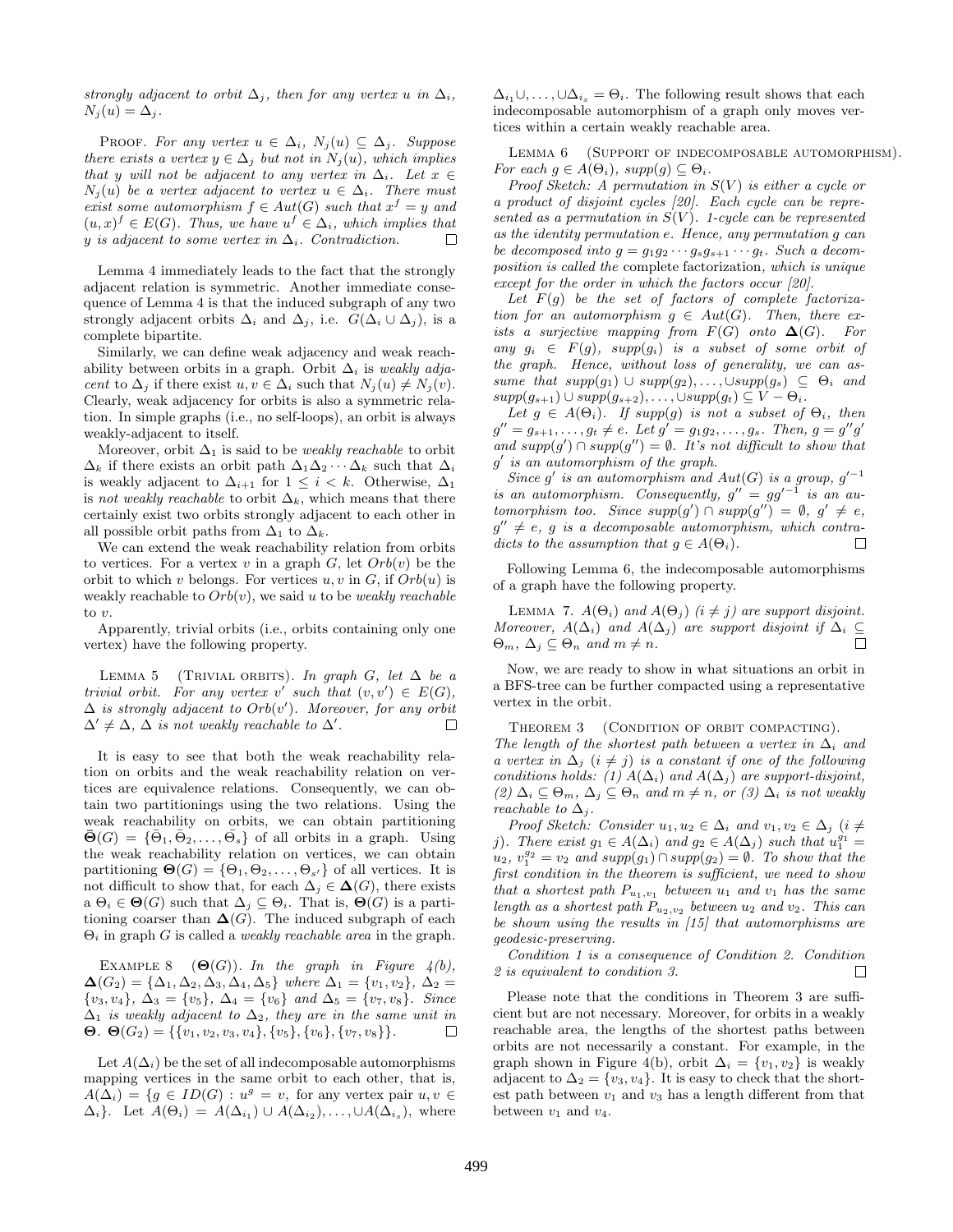Algorithm 3: CompactBFS $(u)$ 

**Input:** A vertex  $u$ **Output:** Compact BFS-tree  $\bar{T}_u$ 1 if  $|Orb(u)| > 1$  then 2  $W R(u) \leftarrow WeaklyReachableOrbits(Orb(u));$ 3 end 4 que.push $(u)$ ; 5 *visited*[ $u$ ] = 1; 6 while  $_{\text{que.empty}}()$  do  $7 \mid w \leftarrow que.pop();$ 8 foreach  $v \in Neighbors(w)$  do 9 if  $|Orb(u)| > 1$  and  $Orb(v) \in WR(u)$  then 10 | | if  $|visited[v]$  then 11 | | |  $visited[v] = 1;$ 12 | | |  $que.push(v);$ 13 | | end  $14$  else 15 **if**  $|visited[v]$  and  $|orbit\_visited[Orb(v)]$ then 16 | | |  $visited[v] = 1;$ 17 | | |  $orbit\_visited[Orb(v)] = 1;$ 18 | | |  $que.push(v);$ 19 | | end 20 | end 21 end 22 end

LEMMA 8. Let  $Orb(g)$  be the set of orbits of vertices in  $supp(g)$  where g is an indecomposable automorphism of  $graph G.$  If  $|\text{Orb}(g)| > 1$ , orbits in  $\text{Orb}(g)$  are weakly reachable to each other.

PROOF. We only need to show that  $\text{Orb}(q)$  is a subset of some  $\Theta_i$ . From Lemma 6, we have  $supp(q) \subseteq \Theta_i$ . Thus, all orbits in  $\text{Orb}(g)$  are also in  $\Theta_i$ .  $\Box$ 

#### 5.2 Compact BFS-trees

In a breadth-first search starting from vertex  $u$ , when we meet vertex v, whether  $Orb(v)$  can be compacted depends on the reachability relation between  $Orb(u)$  and  $Orb(v)$ . In Theorem 3, we show that only when  $Orb(v)$  is not weakly reachable to  $Orb(u)$ ,  $Orb(v)$  can be compacted. Let  $WR(u)$ be the set of orbits that are weakly reachable to  $Orb(u)$ . When  $Orb(v)$  is weakly reachable to  $Orb(u)$  or  $Orb(v) \in$  $WR(u)$ ,  $Orb(v)$  cannot be compacted.

Based on the above idea, we define a compact BFS-tree as follows. A compact BFS-tree  $T_u$  of graph G is a tree generated by the breadth-first search procedure starting from vertex u. For each orbit of  $Aut(G)$  that is not weakly reachable to orbit  $Orb(u)$ , only one vertex in the orbit is traversed.

The algorithm framework of the traverse procedure to generate a compact BFS-tree is shown in Algorithm 3. Before the algorithm starts, for each vertex  $u$ ,  $visited[u]$  and  $orbit\_visited[Orb(u)]$  are initialized to 0, which are omitted in Algorithm 3. In the algorithm, when  $Orb(u)$  is a trivial orbit,  $Orb(v)$  is not weakly reachable to  $Orb(u)$  (by Lemma 5).  $Orb(v)$  can be compacted (lines 15 to 19). When  $Orb(u)$  is non-trivial, if  $Orb(v) \in WR(u)$ ,  $Orb(v)$  is weakly reachable to  $Orb(u)$ ; else  $Orb(v)$  is not weakly reachable to  $Orb(u)$ .

EXAMPLE 9 (COMPACT BFS-TREES). Figure 5 shows all compact BFS-trees in our running example.  $\Box$ 

Algorithm 4: QueryShortestPath $(u,v)$ Input: u:the source vertex; v:the destination vertex; **Output:**  $P_{uv}$ : one shortest path from u to v  $u' \leftarrow rep(u);$ 2 Let  $f_u \in \mathcal{G}_{u \to u'}$ ;  $v' \leftarrow v^{f_u};$ 4 if  $u' = u$  and  $v' = v$  then 5  $\mid P_{u'v'} \leftarrow \text{readpath}(\bar{T}_{u'}, v');$  $\begin{array}{|c|c|}\ \text{s}} & \text{return } P_{u'v'}^{f^{-1}}; \end{array}$ 7 else 8 if  $u' = u$  and  $P_{uv} \in \overline{T}_u$  then 8 if  $u' = u$  and  $P_{uv} \in T_u$  the<br>9  $P_{uv} \leftarrow readpath(\bar{T}_u, v);$ 10 **return**  $P_{uv}$ ; 11 end 12 foreach  $w \in Orb(v)$  do 13  $\vert v' \leftarrow w;$ 14  $\vert \qquad \vert f_v \in \mathcal{G}_{v \to v'};$ 15 if  $P_{u'v'} \in \overline{T}_{u'}$  then Pu0v<sup>0</sup> ← readpath(T¯ <sup>u</sup><sup>0</sup> , v 0 16 );  $\begin{array}{|c|c|} \hline \text{17} & \text{return } P_{u'v'}^{f_u^{-1}f_v^{-1}}; \hline \end{array}$ 18 end 19 end 20 end

Using compact BFS-trees, all orbits that are not weakly reachable to the root orbit are compacted. In the best case where all orbits are not weakly reachable to the root orbit, the storage cost for a compact BFS-tree is  $\Theta(|\Delta|)$ . Taking into account the storage cost of automorphisms, which is  $O((|V(G)| - |\Delta|)|V(G)|\varphi_G)$ , we have the following result.

THEOREM 4. For a graph  $G$ , the space complexity of the compact BFS-trees built in Algorithm 1 is  $O(|\Delta||V(G)|+\alpha)$ , where  $\alpha = (|V(G)| - |\Delta|)|V(G)|\varphi_G$ . П

## 5.3 Answering Shortest Path Queries on Compact BFS-trees

Given a vertex pair  $u$  and  $v$ , to find a shortest path between them, the key is to find the automorphism that can move u to u' and v to the v' such that  $P_{u',v'}$  is a path in the compact BFS-tree  $\bar{T}_{u'}$ . Then, we only need to recover  $P_{u,v}$ from  $P_{u',v'}$  by applying the corresponding automorphism. Algorithm 4 shows the procedure, where two cases of the reachability relation between  $Orb(u)$  and  $Orb(v)$  need to be considered. If  $Orb(u)$  and  $Orb(v)$  are weakly reachable to each other, we can find an automorphism  $f$  that moves both  $u$  and  $v$ . Otherwise, we need to find two automorphisms that move  $u$  and  $v$ , respectively. The product of these two automorphisms is the desired automorphism.

Let  $rep(u)$  be the base vertex in  $Orb(u)$ . When  $u = u'$ ,  $f_u$  is the identity permutation  $e$ , which does not move any vertex. If  $P_{u,v} \in \overline{T}_u$  (line 8), we can directly obtain the path without any extra operation (lines 9 and 10). If  $P_{u,v}$ does not exist in  $\bar{T}_u$ ,  $Orb(v)$  must be not weakly reachable to  $Orb(u)$ . We need to find the materialized shortest path in  $\overline{T}_{u'}$  that can be mapped to  $P_{u,v}$ , as well as the corresponding automorphism  $f_v$  (lines 12 to 19). When  $u \neq u'$  and  $v \neq v'$ (line 4),  $Orb(u)$  and  $Orb(v)$  are weakly reachable to each other<sup>1</sup>, then  $f_u$  is the desired automorphism. Otherwise,

<sup>1</sup>Lemma 8 shows that orbits with vertices in the support of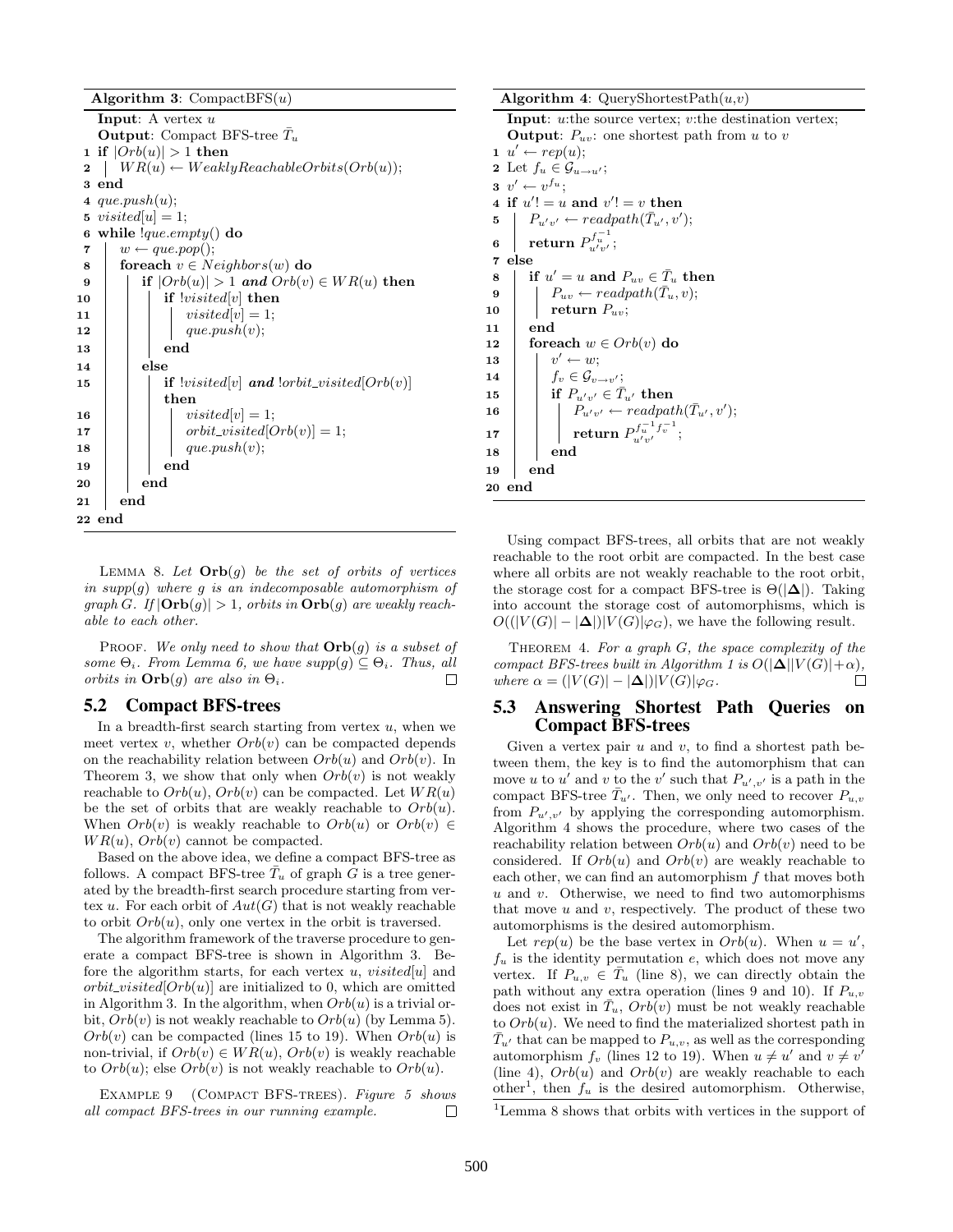Table 3: Compression rate and construction time on real graphs  $(r_c = \frac{\text{compact BFS-tree index size}}{\text{BFS-tree index size}}, r_t =$  $T_{BFS}$ ).

| $T_{compBFS}$ ''  |                    |          |          |               |        |           |                                      |         |          |        |  |  |
|-------------------|--------------------|----------|----------|---------------|--------|-----------|--------------------------------------|---------|----------|--------|--|--|
|                   | Index Size         |          |          |               |        |           | Index Construction Time<br>(seconds) |         |          |        |  |  |
|                   | Compact            |          |          |               |        | Compact   |                                      |         |          |        |  |  |
| Graph             | $BFS$ -trees $(M)$ | TSize(M) | PSize(K) | $BFS-tree(M)$ | $r_c$  | BFS-trees | $t_{1}$                              | $t_2$   | BFS-tree | $r_t$  |  |  |
| $\overline{PPI}$  | 12.1637            | 5.9442   | 9.88     | 5.954         | 48.9%  | 0.992     | 0.454                                | 1.093   | 1.547    | 64%    |  |  |
| Yeast             | 29.8500            | 19.4382  | 7.52     | 19.4457       | 65.1\% | 2.641     | 3.797                                | 3.781   | 7.578    | 35%    |  |  |
| Homo              | 281.9847           | 210.556  | 18.2     | 210.574       | 74.7%  | 26.969    | 1.485                                | 52.5    | 53.985   | 50%    |  |  |
| $p$ -fei $1738$   | 17.2843            | 7.9168   | 7.5      | 7.9243        | 45.8%  | 1.219     | 0.438                                | 2.25    | 2.688    | 45\%   |  |  |
| Geom              | 75.0254            | 44.9619  | 8.8      | 44.9907       | 59.97% | 6.61      | 0.549                                | 14.265  | 14.859   | 44\%   |  |  |
| Erdos02           | 274.5628           | 32.031   | 238.5    | 32.2695       | 11.8%  | 29.688    | 78.531                               | 11.922  | 90.453   | 33%    |  |  |
| <b>DutchElite</b> | 75.0254            | 20.819   | 36.83    | 20.8559       | 27.8%  | 5.515     | 5.875                                | 7.812   | 13.687   | $40\%$ |  |  |
| Eva               | 114.5876           | 4.6354   | 909      | 5.5447        | 4.8%   | 7.656     | 287.422                              | 2.11    | 289.532  | $3\%$  |  |  |
| California        | 200.876            | 91.9763  | 49.68    | 92.026        | 45.8%  | 18.843    | 8.578                                | 25.516  | 34.094   | $55\%$ |  |  |
| Epa               | 103.5004           | 28.0094  | 189.8    | 28.1992       | 27.2%  | 9.344     | 31.156                               | 5.984   | 37.14    | 25\%   |  |  |
| InternetAS        | 2881.8704          | 742.658  | 1416.78  | 744.07478     | 25.8%  | 347.891   | 1258.97                              | 450.672 | 1709.64  | $20\%$ |  |  |

i.e.,  $u \neq u'$  and  $v = v'$ ,  $Orb(v)$  must be not weakly reachable to  $Orb(u)$ , we also need to execute lines 12 to 19. To look up a path in the tree (function  $readpath()$ ), we only need to store a parent pointer for each node in the compact BFStree and recursively read the parent until the root vertex is reached.

EXAMPLE 10 (QUERY ANSWERING). In our running example, let us find a shortest path between  $v_2$  and  $v_9$  from  $\overline{T}_{v_1}$ . Following Algorithm 4, we first need to find the automorphism that moves  $v_2$  to its base vertex  $rep(v_2) = v_1$ . From Table 1, we find  $g_1$  is the required automorphism. We can check that  $v_9$  is fixed by  $g_1$ . Hence, lines 12 to 19 are executed. Since we do not know which vertex in  $Orb(v<sub>9</sub>)$  is selected to be traversed, we have to try each vertex in the orbit (line 12). As the result, we find that  $P_{v_1v_7}$  is materialized in  $\bar{T}_{v_1}$  and the automorphism mapping v<sub>9</sub> and v<sub>7</sub> to each other is  $g_2$ . We apply automorphism  $g_1^{-1}g_2^{-1}$  on  $v_1v_3v_5v_7$  to obtain the shortest path between  $v_2$  and  $v_9$ , which is  $v_2v_3v_6v_9$ .

As another example, let us consider the shortest path between vertex  $v_6$  and  $v_8$ . From Table 1, we see that  $v_5$  can be mapped to  $v_6$  under the action of  $g_2$ ; and  $v_8$  is moved to  $v_{10}$  under the action of the permutation. The condition in line 4 is satisfied, which indicates that  $Orb(v_6)$  and  $Orb(v_8)$ are weakly reachable to each other. Hence,  $P_{v_5v_{10}}$  must exist in  $\bar{T}_{v_5}$ . We obtain this shortest path, which is  $v_5v_3v_6v_{10}$ . Then we apply  $g_2^{-1}$  on  $v_5v_3v_6v_{10}$ , obtaining a vertex sequence  $v_6v_3v_5v_8$ , which is the answer to the query.  $\Box$ 

The worst case for Algorithm 4 happens when a shortest path to be found is between two vertices that belong to two not weakly reachable orbits. Whether  $P_{u',v'}$  is materialized in  $\bar{T}_{u'}$  can be determined in constant time, since we can build a hash table for each compact BFS-tree where all vertices that are traversed in the compact BFS-tree are hashed. The time cost of Algorithm 4 is  $O(|Orb(v)|)$ . That is, the performance of the query answering algorithm is determined by the orbit length. Table 2 summarizes some statistics of real graphs, including the average orbit length  $(Avg)$  and the maximal orbit length  $(Max)$ . It is clear from the table that most of the real graphs have an average orbit length less than 2. Therefore, we can answer shortest path queries online using compact BFS-trees.

Alternatively, we may record the traversed vertex for each orbit as part of the index, which enables us to directly access  $P_{u'v'}$  that is materialized in  $\bar{T}'_u$  without trying each vertex in the orbit (line 12). Clearly, such a strategy can achieve  $O(1)$  time complexity in query answering with the extra space overhead  $O(|\mathbf{\Delta}||V(G)|)$ . Considering the fact that real graphs are locally symmetric with relatively small orbit length, it is reasonable to trade off index size for query performance.

# 6. EXPERIMENT RESULTS

We implemented the algorithms in  $C++$ , and carried out our experiments on a PC running Windows XP Professional Operating System with an Intel Pentium 2.0 GHz CPU and 2G main memory.

The space cost of our index structure consists of two parts: the size of compact BFS-trees TSize and the size of mirroring automorphisms PSize. The index construction time also includes two parts: the time to find all automorphisms between non-base vertices and base vertices  $(t_1)$  and that to generate all compact BFS-trees for base elements  $(t_2)$ .

Efficiently indexing shortest paths for a general network is still a challenging open problem. To the best of our knowledge, no efficient solution is available yet. Hence, in our experiments, we compare our compact BFS-tree index with the baseline method which stores a BFS-tree for each vertex.

#### 6.1 Results on Real Graphs

We collect a variety of real graph data including biological networks (PPI, Yeast and Homo), social networks (Pfei1738, Geom, Erdos02, DeutchElite, and Eva), information networks (California and Epa) and technological networks (InternetAS). Some statistics of those graphs are shown in Table 2. All these graphs have been shown to have symmetry to some extent.

We first show the speedup of shortest path query answering using compact BFS-trees in Table 4. In each graph, we randomly generate 10, 000 pairs of vertices and query the shortest paths between each pair of vertices. The query time reported in the table is the average on each data set. For comparison, we also report the query answering time by breadth-first search on-the-fly, that is, no index is used. Although each individual graph can fit in memory, query an-

an indecomposable automorphism must be weakly reachable to each other. Here, in implementation,  $f_u$  is always selected from the generator set (**Gens**) of  $Aut(G)$ . Such a generator set is returned by nauty and the automorphisms in this set are indecomposable[17].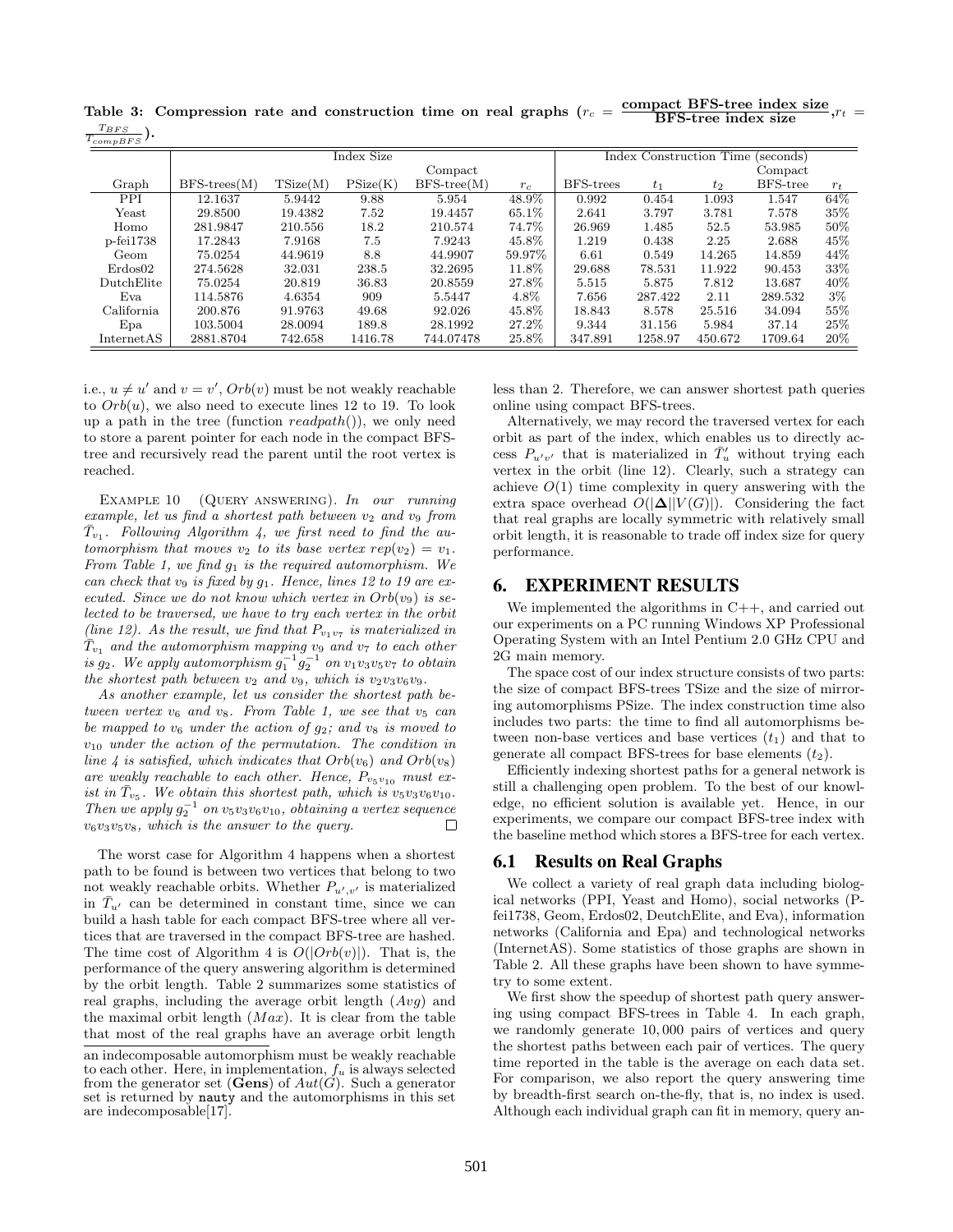Table 4: Query answering using compact BFS-trees.

| Graph                                                             | $p$ -fei $1738$ | Geom   | $_{\rm Epa}$ | DutchElite | Eva    | California | Erdos02 | PPI    | Yeast  |
|-------------------------------------------------------------------|-----------------|--------|--------------|------------|--------|------------|---------|--------|--------|
| Compact BFS-trees (ms)                                            | 0.0266          | 0.0219 | 0.0250       | 0.0282     | 0.0438 | 0.0235     | 0.0265  | 0.0235 | 0.0203 |
| No index $(ms)$                                                   | 0.3468          | 0.9    | 0.9906       | 0.7954     | 0.8844 | .3937      | .5297   | 0.3125 | 0.5203 |
| $time_{no}$ index<br>Speedup<br>time <sub>compact</sub> BFS-trees | 13.04           | 41.10  | 39.62        | 28.21      | 20.20  | 59.31      | 57.72   | 13.30  | 25.63  |



Figure 6: Relation between symmetry and compression rate on real graphs

swering using compact BFS-trees is an order of magnitude faster than breadth-first search on-the-fly.

We compare in Table 3 the size of the BFS-trees (no orbit compression at all) and the size of our compact BFS-tree indexes in those real graphs. Compact BFS-trees are substantially smaller than BFS-trees. In the best case (Eva), the size of the compact BFS-tree index is only 4.8% of the size of the BFS-trees. Please note that, in the table, the unit of Tsize is megabyte and the unit of Psize is kilobyte. In most cases, the storage cost of automorphisms is at least two orders of magnitude smaller than that of the compact BFS-trees. This clearly justifies the strategy of orbit-based compression: whenever possible, we should store an automorphism to generate a BFS-tree from the base vertex instead of storing a BFS-tree.

We also show in Table 3 the index construction time. Constructing compact BFS-trees takes longer time than constructing simple BFS-trees. However, the index construction is offline. An compact BFS-tree index is constructed once and used many times.

We notice that the more symmetric a graph, the longer the compact BFS-tree index construction time. In Eva, a highly symmetric graph, the time to compute automorphisms between non-base vertices and base vertices  $(t_1)$  dominates the index construction time.

To understand the relation between compression rate and symmetry in graphs, we plot Figure 6. We use  $r_G = \frac{|\Delta|}{|V(G)|}$ to measure the degree of symmetry in a graph  $G$ , where  $\Delta$  is the set of orbits. Clearly, the lower the value of  $r_G$ , the more symmetric a graph. The figure clearly shows that the more symmetric a graph, the more efficient our compact BFS-trees.

#### 6.2 Results on Synthetic Data Sets

To test the scalability of our method, we generate synthetic graphs according to the BA model [3], a widely used model to simulate real graphs. In the data generation, when a new vertex  $u$  is added into the graph,  $u$  randomly connects to k vertices such that the probability that u connects to a vertex  $v$  already in the graph is proportional to the degree



Figure 7: Scalability to graph size

of v. The average degree of the graph generated is  $2k$ .

In the experiments in Figure 7, we set  $k = 1.1$ . We vary the graph size from 1000 to 10, 000 vertices by step 1, 000. Figure 7(a) plots the  $r_G = \frac{|\Delta|}{|V(G)|}$  values of the data sets. It can be seen that the data sets have very similar  $r_G$  values. Thus, the graphs generated have similar degree of symmetry.

In Figure 7(b), we compare the index size of simple BFStrees (no orbit compression) and our compact BFS-trees, respectively. As shown in Figure 7(b), the difference in size between the simple BFS-trees and the compact BFS-trees increases as the graph size increases. Figure  $7(c)$  shows the compression rate, which remains constant with the growth of graph size. This clearly shows that compact BFS-trees can achieve consistent compression quality on large graphs.

In Figure 7(d), we also show the time  $t_1$  for finding all mapping automorphisms and time  $t_2$  for generating compact BFS-trees in our method. Constructing compact BFS-trees costs more in time. Again, index construction is offline.

To explore the influence of symmetry on compact BFStrees, we generate synthetic graphs following the graph growth model under the principle of "similar linkage pattern" [30], where a parameter  $\alpha$  is used to control the degree of symmetry of the graph. By fixing the graph size to 5, 000 vertices and varying parameter  $\alpha$  from 0 to 1 by step 0.05, we generate graphs of the same size but different degree of symmetry. The average degrees of networks generated are 2.92. Figure 8(a) shows the degree of symmetry  $(r_G)$  with respect to parameter  $\alpha$  in the graphs generated.

Figures  $8(b)$  and  $8(c)$  show the size and the compression rate, respectively, of BFS-trees and compact BFS-trees with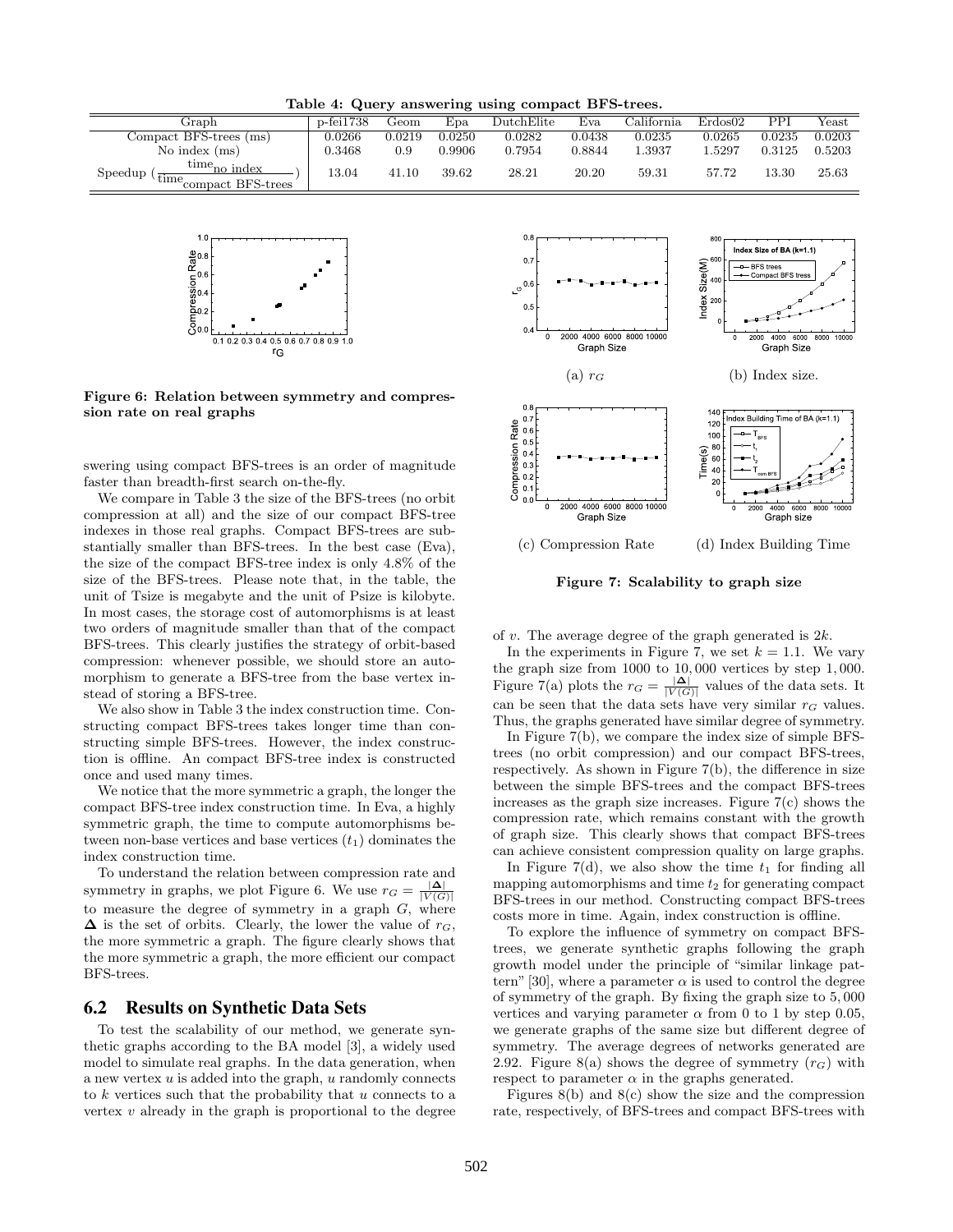

Figure 8: Effect of symmetry on compact BFS-trees

respect to  $\alpha$ . Clearly, the more symmetric a graph, the more effective compact BFS-trees. On the other hand, since the simple BFS-trees do not explore symmetry information in compression, the size of BFS-trees does not change. One interesting observation is that, even when  $\alpha = 1$  ( $r_G > 0.8$ , i.e., the graph has low degree of symmetry), compact BFStrees still can achieve a compression rate less than 80%. This indicates that even very few non-trivial orbits identified by our method can bring in good compression power.

Figure 8(d) shows the index construction time with respect to parameter  $\alpha$ . When the graphs are highly symmetric (i.e.,  $\alpha$  is very small), the construction time of compact BFS-trees is high since there are many automorphisms need to be calculated. However, when  $\alpha$  increases, the compact BFS-tree construction time decreases dramatically and becomes stable, comparable to the construction time of simple BFS-trees. The construction time of simple BFS-trees is relatively insensible to parameter  $\alpha$ . In practice, large graphs often have local symmetry, but may not be very close to global symmetry. The offline construction of compact BFStrees may often take only moderate extra cost than constructing simple BFS-trees, and thus is highly feasible.

In summary, our experimental results clearly show that compact BFS-trees as an index are effective in exploiting symmetry in graphs. Moreover, the construction of compact BFS-trees is feasible and affordable as an offline operation. Using compact BFS-trees, we can online answer shortest path queries efficiently and achieve the performance tens of times faster than not using indexes.

## 7. RELATED WORK

The most famous and widely used algorithm to solve the shortest path problem is Dijkstra [10], which is fast using heap data structures for priority queues [9]. Some faster algorithms for graphs with special constraints on edge weights are developed [8]. However, one assumption common to all those algorithms is that the whole graph can be stored in main memory. To tackle the problem when the size of a graph is too large to completely fit into main memory, Agrawal and Jagadish [2] first introduce the idea based on graph partitioning and materialization. A recent study [6] proposes an efficient algorithm as long as the materialized data can be held into main memory. All those methods focus on improving shortest path query answering performance, but do not consider materialization of shortest paths. Therefore, when the graph is large, those methods cannot achieve online query answering performance.

Very recently, Samet et al. [21] propose an algorithm to find the  $k$  nearest neighbors in a spatial graph. They also exploit the idea to pre-compute the shortest paths between all possible vertices in the graph. Such shortest path information is organized as a shortest path quadtree, which is based on the spatial coherence of spatial graphs. Their algorithm, however, does not study how to index the shortest paths for a general graph. Their method is complement to ours. As future work, it is interesting to explore how to integrate the two methods and how to apply symmetry information into the framework of [21] to further reduce the storage cost.

There are some other graph query problems closely related to shortest path queries, such as reachability queries. The simplest way to answer a reachability query is to traverse the graph at query time using depth-first or breadth-first search [9]. Another option is to pre-compute the transitive closure. The transitive closure of a graph is the set of node pairs  $(v, w)$  where a path from v to w exists. Although efficient algorithms are developed for computing transitive closure in relational databases [1, 16], the cost of storing transitive closure is  $O(n^2)$ , and the computation cost is  $O(n^3)$ . The high cost makes the transitive closure methods inapplicable to large graphs. Various indexing technologies are proposed [7, 22, 26, 25, 13] which give better performance than the naive method and the transitive closure materialization method. Some methods [7, 26, 13] adopt an interval code to efficiently answer reachability queries.

Recently, graph symmetry has attracted interests in the community of complex networks. It has been shown that various real networks are richly symmetric [11, 29, 30]. Such symmetry is commonly resulted from the presence of locally treelike or biclique-like structures which are present in many empirical networks, and are derived naturally from elementary growth processes such as growth with similar linkage patterns [30]. If we collapse all structural redundancy characterized by network symmetry, we can obtain a structural skeleton of the parent network – network quotient, which preserves various key functional properties of the parent network [28]. To the best of our knowledge, we are the first to exploit symmetry for indexing shortest paths and answering queries on large graphs.

## 8. CONCLUSIONS

Shortest path queries are important in many applications. In this paper, we tackle the problem of online answering shortest path queries by exploiting rich symmetry in graphs. We develop compact BFS-trees, a novel index structure for online shortest path queries. We show by experiments on real data sets and synthetic data sets that compact BFStrees are effective and can be constructed efficiently. Moreover, compact BFS-trees can support online shortest path